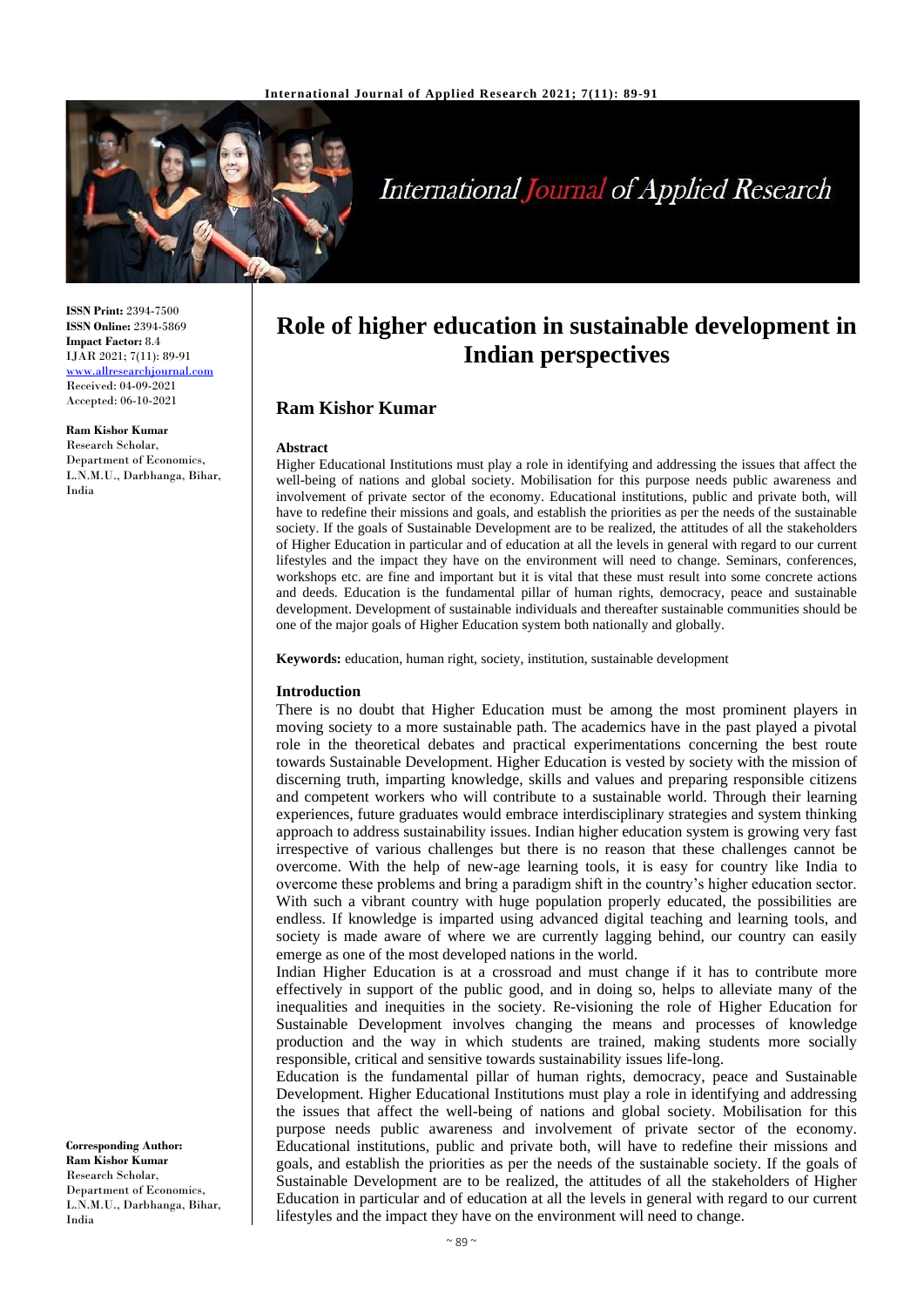Seminars, conferences, workshops etc. are fine and important but it is vital that these must result into some concrete actions and deeds. Development of sustainable individuals and thereafter sustainable communities should be one of the major goals of Higher Education system nationally and globally both.

Sustainable development is a process which involves human's intelligence, decision making efficiency, planning and management skills, power of imagination, entrepreneurship, development and production with environmental safety etc. Usually, sustainable development is a human subject. The issue associated with sustainable development can be seen as one of the basics of any society. Therefore, so far its major field of concern has been for the environment, but its applicability has been extended to wrap almost each human attempt. The discussion is a principal element in education for sustainable development. Environmental education is the fundamental education to study the sustainable development. In other words environmental education can be able to make a path for education for sustainable development. Any researcher who is working for education for sustainable development can support the mode of life explained by value based interpretation of sustainable development. In the last decade, the education for sustainable development has been accepted as a main policy which is the utmost need of the day for each state or country. Moreover, the sustainable development has gained the due attention on international forum not only by researchers or environmentalists but also by the chiefs of several countries.

Sustainable development is a pattern of using natural resources in such a way which provides regular individual requirements considering the preservation of the environment for coming generations. Sustainable development is the development which meets the needs of the present without compromising the ability of future generations to meet their own needs.

Sustainable Development is not a latest notion in the world any longer. There have been years of discussing and elucidating the meaning of this concept in nearly every academic and non-academic atmosphere. After the creation of the "United Nations Decade of Education for Sustainable Development (UNDESD)", central attention of the movement on Sustainable Development has been shifted to the techniques and different ways for achieving this idea. One central theme which has been well declared and emphasized in the key purposes of the UNDESD is the idea of joint venture. UNDESD undoubtedly places its major aim as: "to smooth the progress of set of connections, replace and communication in the various concerned sections in Education for Sustainable Development". The key strategy to make use of education for the Sustainable Development is to make education viable by interconnecting social, economic, and environmental issues by harmonizing the current plans and actions.

Sustainable Development is a higher-order social goal that challenges the growth ethics and increasing inequity of modern life. Education, especially Higher Education is a powerful policy instrument for social change. Higher Education is a most powerful and strategic tool not only to create new knowledge but also a very important sector for the growth and development of human resource which can take responsibility for economic, social, and scientific growth and Sustainable Development of the country. The

socio-economic changes in the World and developing information and knowledge society have emphasized the importance of Higher Education and research in the whole World. There is a well-known quote "education is an ornament in prosperity and a refuge in adversity". With the liberalization resulting into quality education, the role of Higher Education in the future economic, societal, and cultural development of the World has become an issue of paramount significance. The World Declaration on Higher Education for the 21st Century.

### **Higher Education and Sustainable Development**

It is a historical fact that education plays a necessary and decisive role in the economic, social and political development of a country and impacts each area to a significant degree. Similar to the case for development, education plays a crucial role in Sustainable Development because intelligent and technical development and behavioural changes through education are recognized as necessary means and ways for Sustainable Development. Education forms an important ingredient of Sustainable Development, and Higher Education an important instrument of achieving Sustainable Development. However, we will have to question the type of education that can bring about such changes that are needed for Sustainable Development and also the agenda and means by which to teach sustainability. However, in order to drive our education more towards Sustainable Development, we have to provide quality education that is oriented towards the values and skills of sustainability.

Sustainable Development is becoming high on the political agenda due to global warming and climate change concerns. If we are to meet environmental and social challenges of this century, we must deepen sustainability awareness across the globe. The most effective way for promoting Sustainable Development is by developing the capacity of all stakeholders through education. Under these requirements, universities and colleges seem to be in a unique position to take a leadership role on Sustainable Development. As leaders, they can envision and strategize towards a global and successful solution; as centers for learning, they can educate and empower students to address issues related to climate change, energy efficiency, as well as sustainability in its broader definition. Higher Education with the development of technologies in every field can easily take this responsibility and thereby prove its relevance to the needs and requirements of the society. Higher Education, therefore, must play a fundamental role by placing all its resources and its spirit of independence in the service of what is relevant and what is needed by the humanity and society in general.

On the basis of this perception and orientation, the present situation of Higher Education should be reviewed and critically questioned as to how much our universities are responsible and responding to the Sustainable Development goals and how Higher Education can be reformed and innovated in order to meet the needs for Sustainable Development.

Sustainability is about sustaining our society and its people. It is therefore logical to consider that the challenge of sustainability is all about human beings. There is a growing acceptance that for positive and ongoing sustainable change to occur among economically marginalized groups or nations, development has to be participatory, locally driven